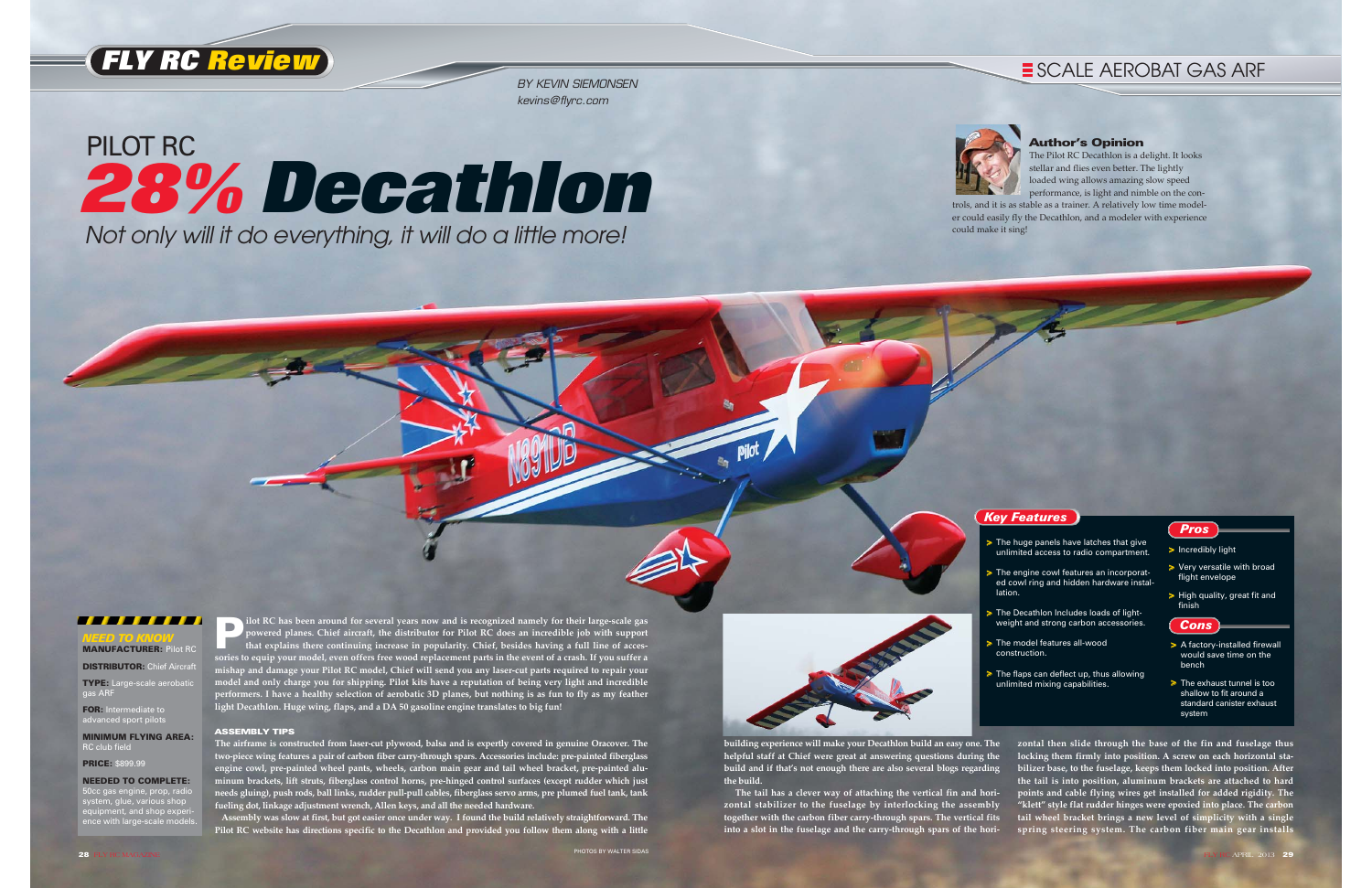I fueled up the Decathlon with the Jersey Modeler Fueler and after a few flips, the DA 50 started right up. The straight pull choke I installed makes for easy starts and is easy to access through the large cabin door. As the Decathlon taxied, the generous-sized wheels allowed it to roll easily over field imperfections with ease. For the first flight, I powered it up without flaps. The Decathlon accelerated hard, instantly lifted the tail and was airborne with a little backpressure. The Decathlon tracks straight down the runway with minimal effects from torque and climbs at a feverish rate.

After getting to altitude and tweaking the trims, I finally got a chance to enjoy what I had been waiting for. The Decathlon is a light and nimble performer. You could definitely tell the wing was big and lightly loaded. My original setup did not have any differential in the ailerons, but later I added a little for more coordinated turns. Experimenting with flaps was like tossing an anchor overboard; it really put the brakes on. I dialed-in a hint of down elevator with full flaps in order to maintain level flight regardless of flap position.

The Decathlon is as tame as it gets flying as if it was a trainer. Smooth predictable turns are the norm with its light, well-balanced controls. Getting more aggressive with the control inputs is where the fun kicks-in and you get to experience the Decathlon's amazing aerobatic capabilities. Pick up a little speed and the Decathlon will slow roll, point roll, and knife-edge better than you would think for a "high-winger". Some control coupling experienced when in knife-edge, but not enough to bother programming out with the radio because I built this plane for fun not IMAC. Inside and outside snap rolls are on the lazy side and look great, and the inverted flat spin looks simply awesome! Inverted flight requires a little forward stick pressure to maintain level flight and didn't seem to be bothered when messing with flaps. What I appreciated about the Decathlon was how it could be

flown behind the power curve. The light wing loading allowed ridiculously tight turns and small diameter loops

not possible with a heavier airplane. The Decathlon has such a forgiving nature that encourages experimentation that exponentially expands the fun factor. Messing around with "full crow" dialed in was pretty much amazing and low and slow inverted passes magnificent.

RADIO: Hitec Aurora 9 channel transmitter, Hitec Optima 9 channel receiver, Hitec HS 7954 SH servo on rudder, Hitec HS 5585 MH servos on all other flight controls, Hitec HS5495 BH on throttle

**ENGINE:** DA 50cc gas engine

OPELLER/SPINNER: Vess 23A prop and included aluminum spinner

BATTERY: Duralite Plus 2600mAh 7.4 volt

The Decathlon has some wing rock in harrier, but performs a seamless transition into hover. Mixing the flaps to move as ailerons helps counteract torque when in hover. Hovering the Decathlon reminded me more of an Extra and the DA 50 still had impressive punch pulling out considering it's size. The Decathlon will perform the majority of 3D maneuvers well, but was not purpose-built as a 3D machine.

I slowed things down experimenting with various flap settings and airspeeds. Stalls are like you'd expect from a trainer. Adding power and removing elevator will have the Decathlon out of a stall and flying again with minimal loss in altitude. The Decathlon slows down for landing wonderfully from the steepest of descents with full flaps. Keeping a little power on is required from time to time, depending on flap position and approach angle. Flaps are somewhat of a novelty on the Decathlon because it lands beautifully without as well. Three point landings are a thing of beauty; as were one and even two wheel landings. The flight controls maintained their effectiveness through the flair to touch down.



#### PILOT RC 28% DECATHLON

traditionally with high-quality 4.5 inch aluminum hub wheels and gorgeous wheel pants. A fairing fits over the gear attachment hardware for a more scale appearance.

The wings feel very light and feature a long carbon rod as a hinge for the ailerons and flaps. Since the flaps are hinged in the same manner as the ailerons, they can be mixed to function as ailerons going up as well as down. Aluminum brackets and hardware firmly attach the aluminum lift struts to the wing. Prior to installing the

DA 50 engine, the fire wall must be glued into position. This is a much easier step then you might think. Using a template, locate, drill,

and install the DA to the firewall. Fit the firewall with the mounted engine into the motor box and install the engine cowl over the engine. Install the spinner bulkhead onto the engine, center the bulkhead with the cowl, and glue the firewall at that location. Aluminum angles reinforce the firewall and were drilled for hardware during installation. The Decathlon has an

SPECS

**AN:** 107 in. **WING AREA: 1,913 sq. in.** 

**NEIGHT: 16 lb.** 

WING LOADING: 19.27 oz./sq. ft.

CUBE LOADING: 5.3

LENGTH: 74 in.

RPM: 7,300

FUEL: 32:1 pump gas to oil



The DA 50 is installed with a Slimline Pitts muffler.